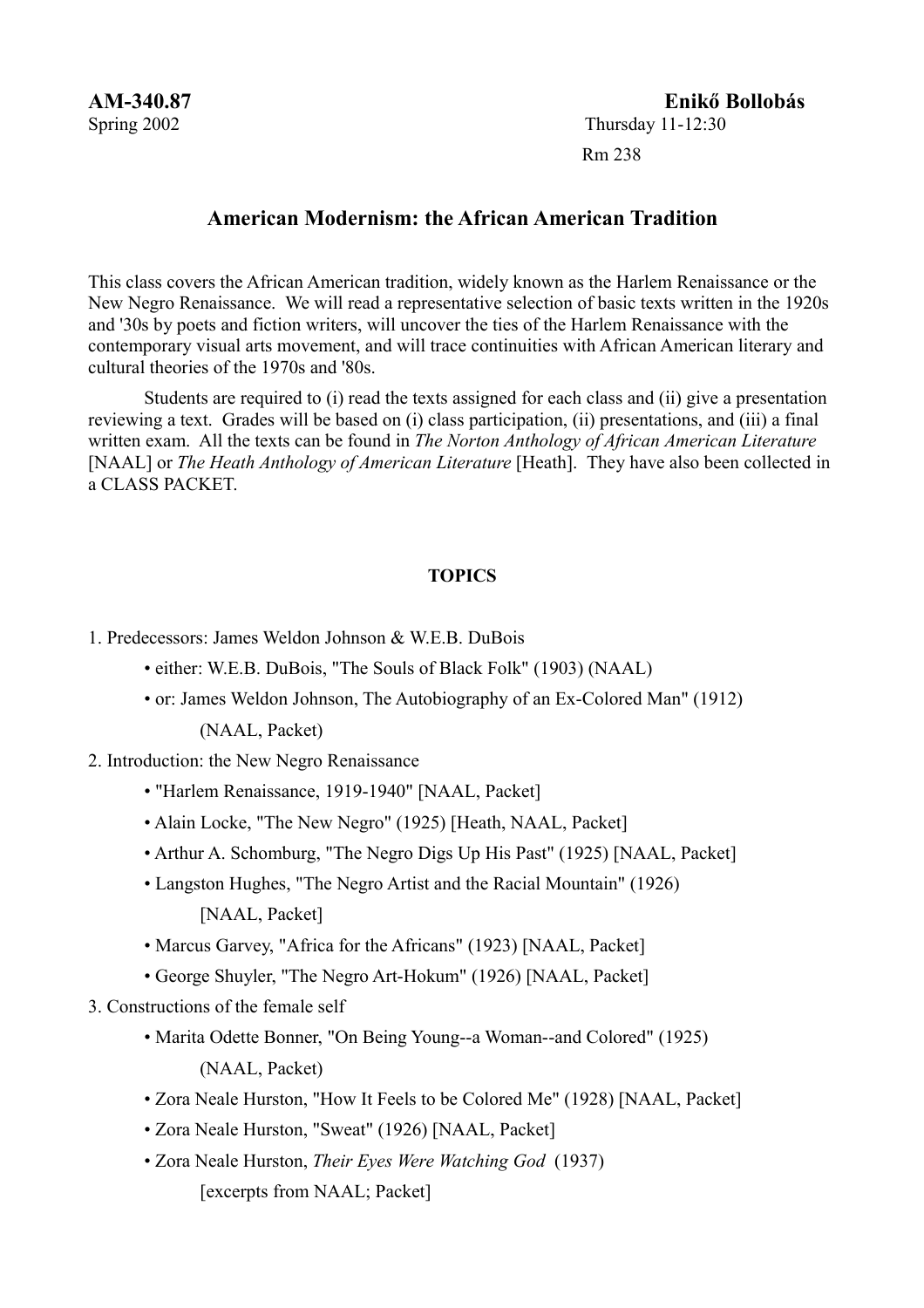- Nella Larsen,*Quicksand* (1928) [excerpts from NAAL; Packet]
- Nella Larsen, *Passing* (1929) [excerpts from Heath]
- 4. The New Negro Artist
	- Claude McKay, *Home to Harlem* (1928) [excerpts from NAAL]
	- Jean Toomer, *Cane* (1923) [NAAL]
- 5. The poetry
	- Langston Hughes, "The Blues I'm Playing" (1934) [NAAL] *The Big Sea* (1940) [excerpts from NAAL] poems from NAAL
	- James Weldon Johnson, poems from NAAL
	-
	- Claude McKay, poems from NAAL
	- Countee Cullen, poems from NAAL
	- Sterling A. Brown, poems from NAAL
- 6. After Harlem
	- Richard Wright, *Native Son* (1940)
	- Ralph Ellison, *The Invisible Man* (...)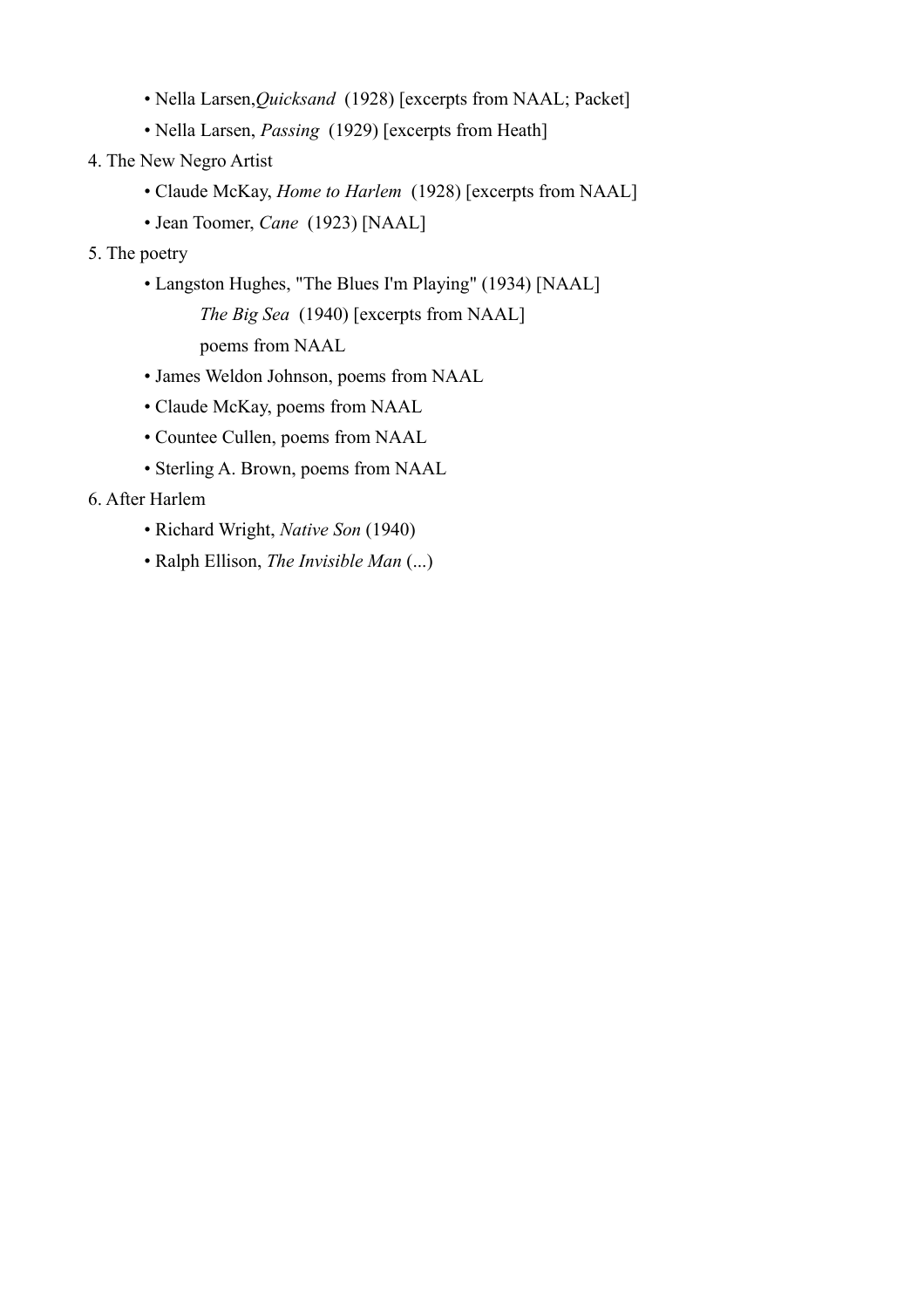#### **SCHEDULE OF ASSIGNMENTS**

Feb 21

 • W.E.B. DuBois, "The Souls of Black Folk" (1903) (NAAL) PRESENTATION· • James Weldon Johnson, The Autobiography of an Ex-Colored Man" (1912) (NAAL, Packet) PRESENTATION:

Feb 28

- "Harlem Renaissance, 1919-1940" [NAAL, Packet] PRESENTATION:
- Alain Locke, "The New Negro" (1925) [Heath, NAAL, Packet] PRESENTATION:
- Arthur A. Schomburg, "The Negro Digs Up His Past" (1925) [NAAL, Packet] PRESENTATION<sup>.</sup>

March 7

 • Langston Hughes, "The Negro Artist and the Racial Mountain" (1926) [NAAL, Packet]

PRESENTATION:

- Marcus Garvey, "Africa for the Africans" (1923) [NAAL, Packet] PRESENTATION·
- George Shuyler, "The Negro Art-Hokum" (1926) [NAAL, Packet] PRESENTATION:

March 14

- Marita Odette Bonner, "On Being Young--a Woman--and Colored" (1925) (NAAL, Packet)
	- PRESENTATION:
- Zora Neale Hurston, "How It Feels to be Colored Me" 1928) [NAAL, Packet] PRESENTATION·
- Zora Neale Hurston, "Sweat" (1926) [NAAL, Packet] PRESENTATION: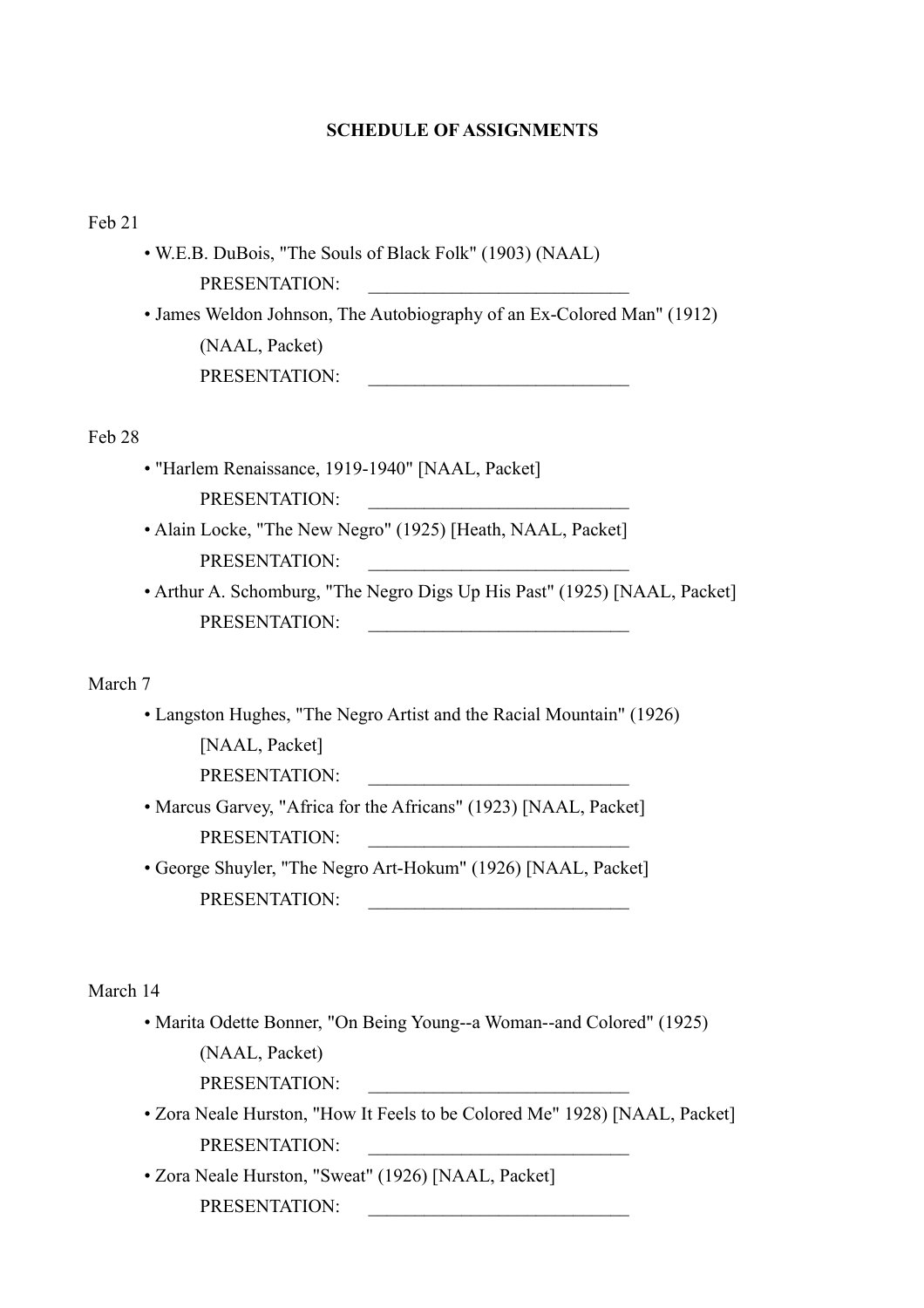March 21

 • Zora Neale Hurston, *Their Eyes Were Watching God* (1937) [excerpts from NAAL; Packet]

PRESENTATION:

April 4

 • Nella Larsen,*Quicksand* (1928) [excerpts from NAAL; Packet] PRESENTATION:

 $\mathcal{L}_\text{max}$ 

 $\mathcal{L}_\text{max}$  , and the set of the set of the set of the set of the set of the set of the set of the set of the set of the set of the set of the set of the set of the set of the set of the set of the set of the set of the

• Nella Larsen, *Passing* (1929) [excerpts from Heath]

PRESENTATION:

April 11

 • Claude McKay, *Home to Harlem* (1928) [excerpts from NAAL] PRESENTATION:

April 18

 • Jean Toomer, *Cane* (1923) [NAAL] PRESENTATION:

April 25

 • Langston Hughes, "The Blues I'm Playing" (1934) [NAAL] *The Big Sea* (1940) [excerpts from NAAL] poems from NAAL

May 2

- James Weldon Johnson, poems from NAAL
- Claude McKay, poems from NAAL

May 8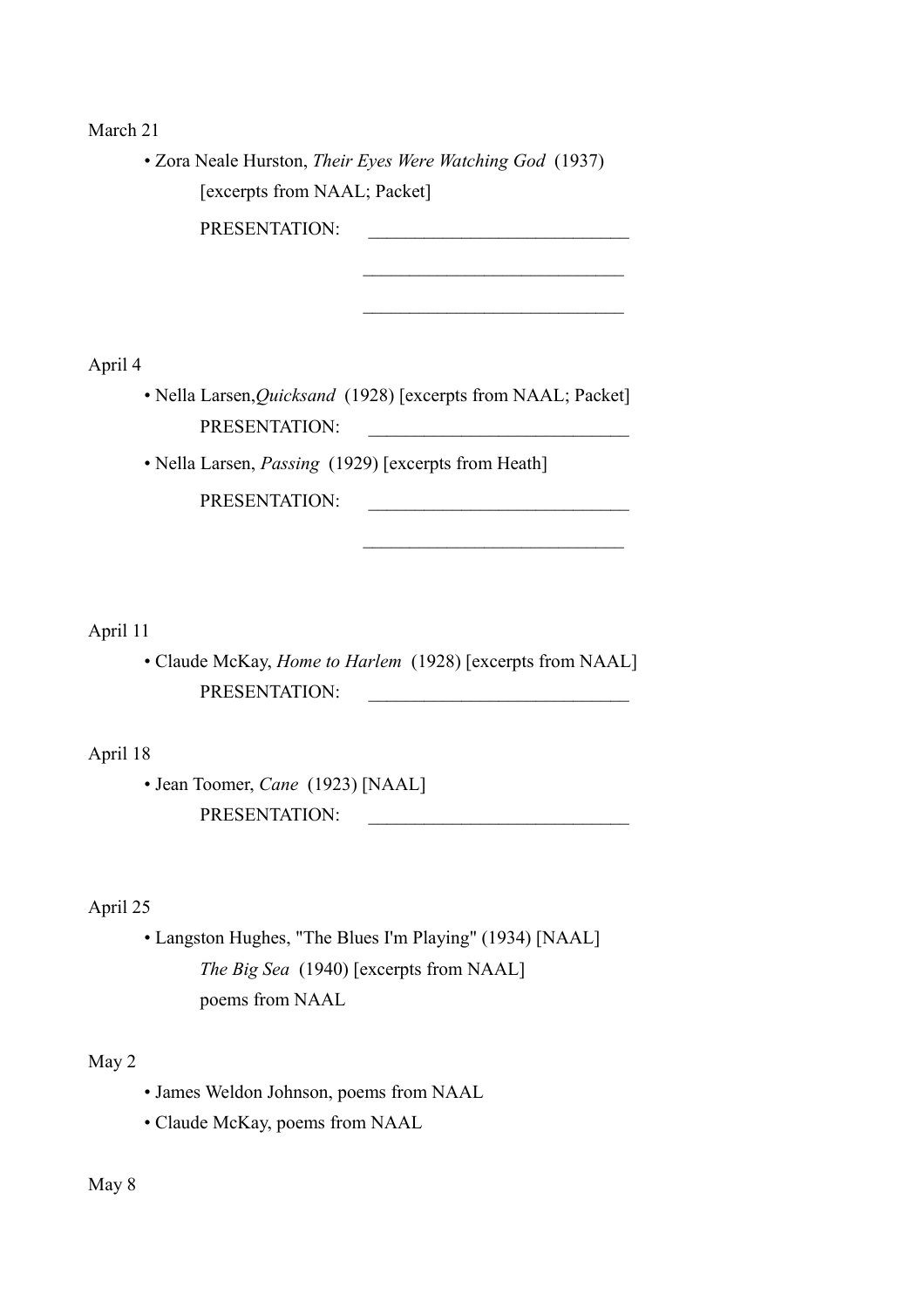- Countee Cullen, poems from NAAL
- Sterling A. Brown, poems from NAAL

May 15

- Richard Wright, *Native Son* (1940)
- Ralph Ellison, *The Invisible Man* (...)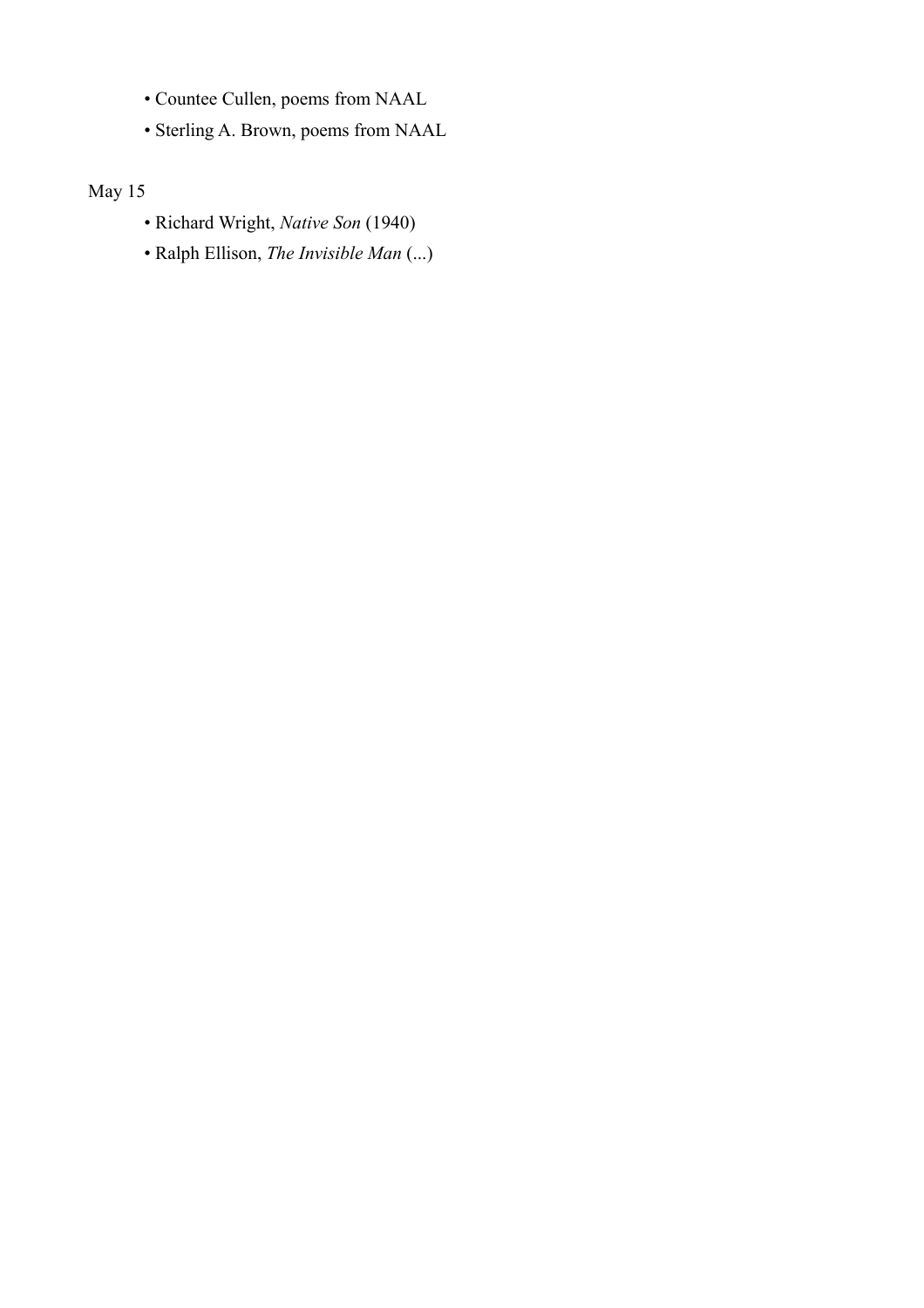### **PACKET**

- 1. W.E.B. DuBois, "The Souls of Black Folk" (1903)
- 2. James Weldon Johnson, The Autobiography of an Ex-Colored Man" (1912)
- 3. "The Harlem Renaissance, 1919-1940" [NAAL]
- 4. Alain Locke, "The New Negro" (1925)
- 5. Arthur A. Schomburg, "The Negro Digs Up His Past" (1925)
- 6. Langston Hughes, "The Negro Artist and the Racial Mountain" (1926)
- 7. Marcus Garvey, "Africa for the Africans" (1923)
- 8. George Shuyler, "The Negro Art-Hokum" (1926)
- 9. Marita Odette Bonner, "On Being Young--a Woman--and Colored" (1925)
- 10. Zora Neale Hurston, "How It Feels to be Colored Me" 1928)
- 11. Zora Neale Hurston, "Sweat" (1926)
- 12. Zora Neale Hurston, *Their Eyes Were Watching God* (1937) [excerpts from NAAL]
- 13. Nella Larsen,*Quicksand* (1928) [excerpts from NAAL]
- 14. Nella Larsen, *Passing* (1929) [excerpts from Heath]
- 15. Claude McKay, *Home to Harlem* (1928) [excerpts from NAAL]
- 16. Jean Toomer, *Cane* (1923)
- 17. Langston Hughes, "The Blues I'm Playing" (1934)
- 18. Langston Hughes, *The Big Sea* (1940) [excerpts from NAAL]
- 19. Langston Hughes, poems
- 20. James Weldon Johnson, poems
- 21. Claude McKay, poems